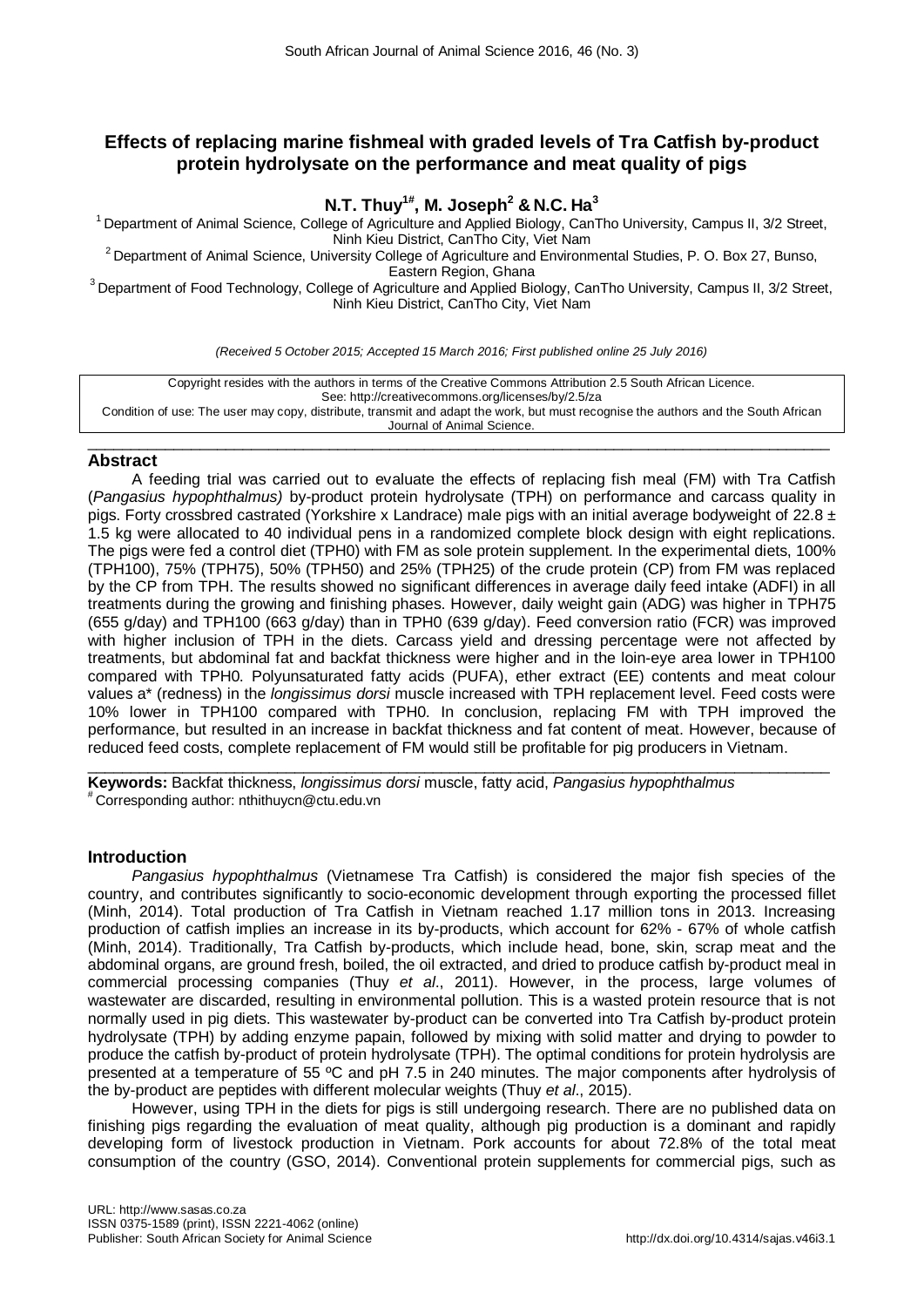marine fish meal (FM) and soybean meal, have become relatively expensive. The resulting imbalance between feed and animal production prices has reduced profitability for pig farmers (Thuy *et al.,* 2011). Hence, a protein source from the by-product of Tra Catfish fillet processing is a valuable alternative for use in pig rations. Therefore, supplementation of feed with powdered TPH may be useful because this component lowers prices competitively in comparison with other commercial feed ingredients. The aim of this study was to improve the quality of diets for pigs by replacing marine FM with graded levels of TPH as a protein source in the diets for growing-finishing pigs and to evaluate the effect on growth performance and meat quality.

### **Materials and Methods**

A total of 40 crossbred castrated (Yorkshire x Landrace) male pigs of the same age (two months old) with an initial average live weight of  $22.8 \pm 1.5$  kg (mean  $\pm$  SD) were used in the experiment. The study was arranged as a randomized complete block design with five treatments and eight replicates, with the pen as the experimental unit, and the blocks based on the initial bodyweight. The pigs were housed in 40 individual 60 cm x 150 cm pens on the experimental farm, each with a feeder and an automatic nipple drinker. The daytime temperature during the experiment ranged from 31 °C to 35 °C. All pigs were vaccinated against hog cholera and foot-and-mouth disease. The experimental feed was given ad libitum four times per day at 7:00, 11:00, 14:00 and 16:00. Leftovers were collected the following morning before the FM, and leftover samples were stored in a freezer for dry matter (DM) analysis. Data collection was carried out in two phases; growing (22.4 - 60 kg BW) and finishing (60 - 101 kg BW). The growing phase lasted 66 days and the finishing period 52 days. The pigs were weighed at the beginning and end of each phase, feed intake was recorded, and then FCR was calculated as feed intake divided by weight gain.

Before the start of the experiment, the DM and chemical composition of feed ingredients were analysed. Five experimental diets for growing and finishing phases were introduced to the pigs, and were formulated to contain 166 - 167 g CP/kg and 12.8 - 12.9 MJ/kg of ME for the growing phase; and 146 - 147 g CP/kg and 13.3 - 13.4 MJ/kg ME for the finishing phase. The basal ingredients provided 60% of the CP, with the remainder being supplied from FM and TPH in all diets. Rice bran, broken rice and maize meal were the basal ingredients. The CP in the basal diet (TPH0) was provided by marine FM alone, and the four experimental diets were formulated with 100%, 75%, 50% and 25% of the CP from FM being replaced by TPH. Fish meal was bought from factories that process small marine fish, and all diets were supplemented with a standard mixture of vitamins and minerals.

The Tra Catfish by-product was obtained from a catfish fillet-processing factory in the industrial zone, Can Tho City, Vietnam, and processed into TPH according to Thuy *et al.* (2015). Briefly, catfish by-product (head, bone (80%) and scrap meat (20%)) was ground, boiled and pressed to obtain the soluble matters. This was then centrifuged and extracted to obtain a protein solution. This protein solution was concentrated to 10% (the best concentration for protein hydrolysis by enzyme papain). The pH and temperature were adjusted to the optimal condition (7.5 and 55 °C, respectively) for hydrolytic process. The ratio of enzyme to protein solution was 1 mg E papain/2.5 g protein in 10 mL solution. The time for hydrolysis with this condition was set at 240 minutes and the degree of hydrolysis was achieved around 29.2% (calculated according to the percentage of the amount of tyrosine released (gTyr<sub>r</sub>/100 g Pro) per total tyrosine (g Tyr<sub>r</sub>/100 g Pro)). The solution was dried with the previous solid matter to produce the final product called TPH. The TPH was mixed each week with the basal ingredients and fed to the pigs.

At the end of the finishing phase, the pigs were weighed (final weight) before being transported to a local abattoir over four days (10 pigs/day), where carcass data were collected. The hot carcass weight was the weight after slaughter, excluding blood, hair, visceral organs and gastrointestinal tract. Dressed weight was evaluated as the hot carcass weight minus the head, lower legs, tail and abdominal fat, and the dressing percentage was calculated. All the parameters were measured on the left side of each carcass. Backfat thickness was measured at the height of the 1st rib, last rib and last lumber vertebra, using a ruler, and at the 10th rib, Three quarters of the lateral length of the *longissimus dorsi* (LD) muscle perpendicular to the outer skin surface and the average back fat thickness were calculated. The loin eye area was measured by delimiting the contour of the LD muscle, wrapped in plastic, with a special pen, and calculating the area using a planimeter. Fresh loin muscle samples were taken at the 10th rib for pH measurement, chemical analysis of DM, CP, ether extract (EE), fatty acid content and colour value.

The chemical composition of feed ingredients, diets, feed refusals and meat was determined using the following standard AOAC methods (AOAC, 2000). Crude protein was determined by the Kjeldahl method. Total ash was the residue after burning the sample at 550 ºC and organic matter (OM) was calculated by difference. Ether extract was determined by Soxhlet extraction. The pH of the LD muscle was measured at 24 h after slaughter using a digital pH meter. The fatty acid composition of loin muscle samples was analysed by gas chromatography (GC). To do that, the total lipid content of muscle was isolated and purified using the chloroform-methanol extraction procedure of Folch *et al.* (1957). The extracted lipids were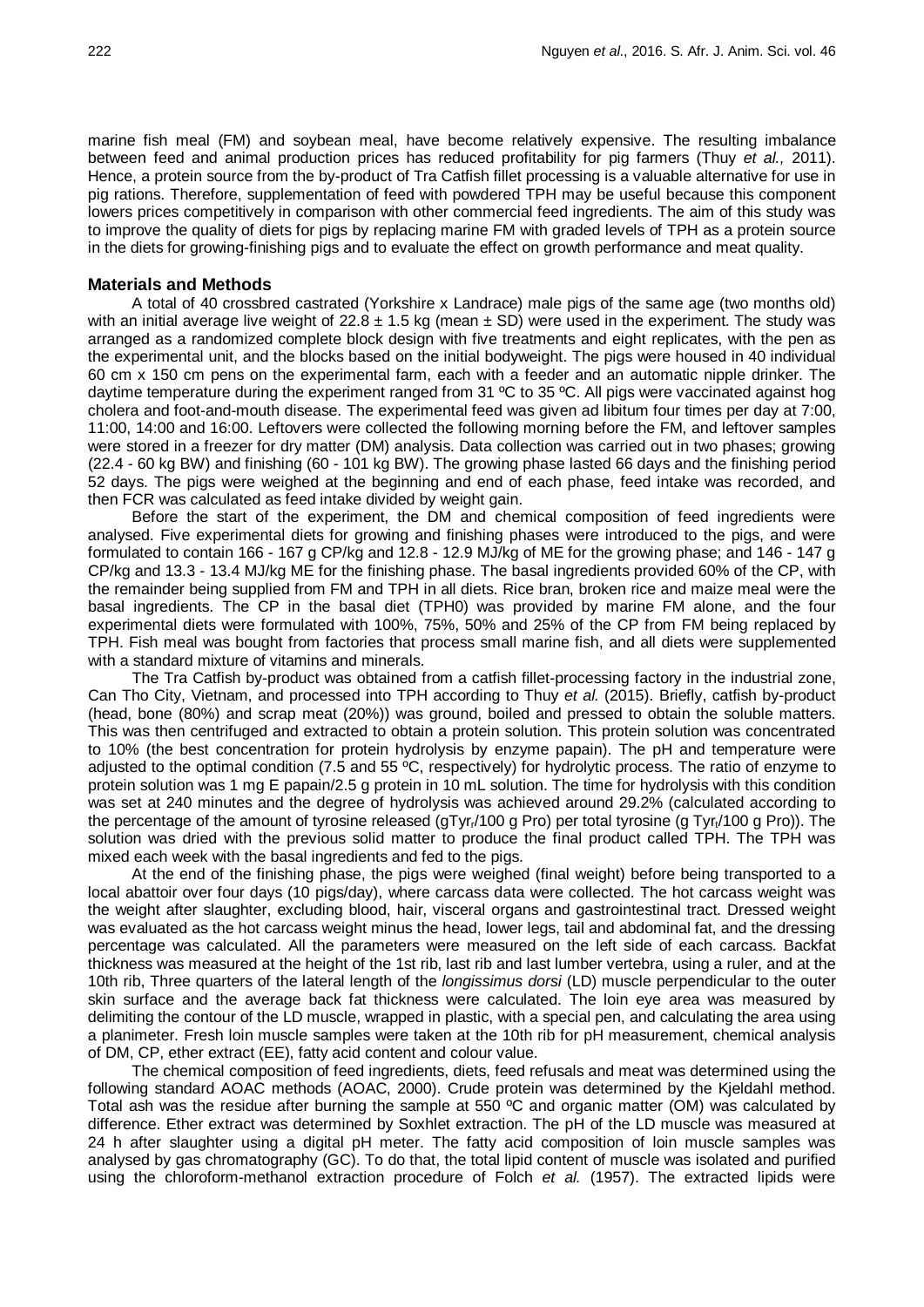converted to fatty acid methyl ester using BF<sub>3</sub> and methanolic KOH, and analysed by GC [\(Kenichi](http://www.ncbi.nlm.nih.gov/pubmed/?term=Ichihara%20K%5Bauth%5D) & Yumeto, 2010). For amino acid analysis, the method of Kang-Lyung Woo (2001) was used. To do that, the feed sample was hydrolyzed first with 6 M HCl containing 0.1% phenol at 145 °C for 4 hours to obtain a sample solution. This sample solution was then purified by cation-exchange column (100 x 13 mm I.D. Dowe x 5 x 8, rate: 6 drops/min), washed with water and eluted amino acids with 40 mL of 4 M NH<sub>3</sub> (rate: 6 drops/min) to obtain the amino acid solution. Derivatization was carried out at 50 ºC for 30 min for benzylthiocarbamyl (BZTC) derivatives. The RP-HPLC system was used as Spectra-Physics 8800 ternary solvent delivery with Spectra 200 programmable wavelength UV detector at 246 nm. The sensitivities of BZTC derivatives were detected at 0.05 AUFS. The column used was Nova-Pak C18 (300 X 3.9 i.d., 4 μm dimethyloctadecylsilylbonded amorphous silica waters). The mobile phase included A solvent as 0.02 M NaH<sub>2</sub>PO<sub>4</sub> containing 5% methanol and 1.5% tetrahydrofuran; B solvent was as A solvent-acetonitrile (50 : 50); C solvent was as acetonitrile-water (70 : 30). The objective meat colour on the LD was evaluated on the 10th rib surface using a colorimeter (Chromameter Minolta, CR- 200, Japan), and expressed as Hunter L\*, a\*, b\* values of objective colour. The L\* reading is a measure of the lightness or darkness of a meat sample; the a\* reading of the redness or greenness of the sample (the more positive the number, the redder the sample); the  $b^*$ reading of yellowness and blueness (the more positive the number, the yellower the sample).

Analysis of variance was performed according to a randomized complete block design, using the general linear model of Minitab Statistical Software Version 15. Treatment means that showed significant differences at *P* <0.05 were compared using Tukey's pair-wise comparison procedure. The statistical model was as follows:

$$
Y_{ij} = \mu + \alpha_i + \beta_j + e_{ij}
$$

where  $Y_{ii}$  is growth performance or meat quality;

µ is overall mean averaged over all treatments and all possible blocks;

 $\alpha_i$  is effect of treatment i;

 $β<sub>i</sub>$  is effect of block j;

 $e_{ii}$  is random error associated with assigned to treatment i in block j.

| Chemical composition, (%)       | <b>Broken rice</b> | <b>Rice bran</b> | Maize meal | Soybean | <b>FM</b> | <b>TPH</b> |
|---------------------------------|--------------------|------------------|------------|---------|-----------|------------|
|                                 |                    |                  |            |         |           |            |
| Dry matter                      | 881                | 850              | 880        | 860     | 856       | 870        |
| Crude protein                   | 83                 | 100              | 91         | 423     | 550       | 510        |
| Ether extract                   | 6.2                | 85               | 14.8       | 119     | 71.2      | 139        |
| Ash                             | 37.8               | 89               | 31.2       | 96      | 256       | 231        |
| Crude fibre                     | 38.0               | 106              | 51.0       | 148     | 21.0      | 21.2       |
| <b>NFE</b>                      | 834                | 620              | 812        | 211     | 102       | 98.8       |
| Essential amino acids (g/kg DM) |                    |                  |            |         |           |            |
| Lysine                          | 3.59               | 4.01             | 3.52       | 24.0    | 52.5      | 51.8       |
| Methionine                      | 2.09               | 2.02             | 1.81       | 5.50    | 21.5      | 21.0       |
| Phenylalanine                   | 2.51               | 3.82             | 4.69       | 17.7    | 18.1      | 14.1       |
| Isoleucine                      | 3.90               | 5.70             | 3.40       | 15.5    | 19.4      | 13.0       |
| Leucine                         | 7.10               | 8.20             | 10.4       | 21.1    | 32.4      | 32.4       |
| Histidine                       | 2.30               | 4.11             | 3.10       | 8.90    | 12.2      | 14.5       |
| Arginine                        | 7.80               | 10.0             | 4.20       | 18.8    | 25.4      | 29.2       |

**Table1** Dry matter (DM), chemical composition and essential amino acids (g/kg DM) of diet ingredients

FM: fish meal; TPH: Tra Catfish by-product protein hydrolysate; NFE: nitrogen-free extract.

# **Results**

The chemical composition, metabolizable energy and amino acids content of the raw materials used to compose the experimental diets are presented in Table 1. The CP, EE, lysine and methionine contents of FM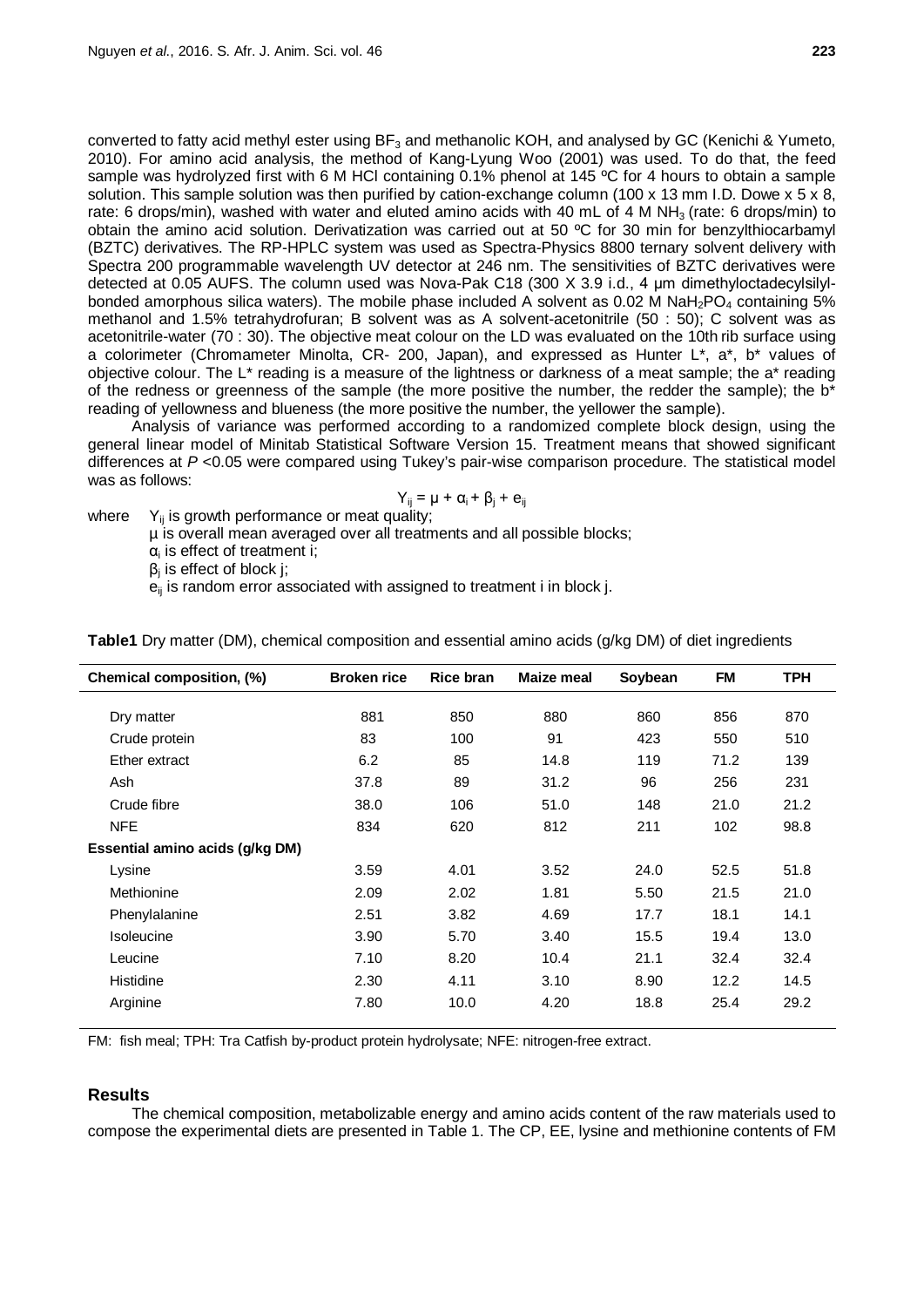(550; 71.2; 52.5 and 21.5 g/kg DM, respectively) were different from those of the TPH (510; 139; 51.8 and 21.0 g/kg DM, respectively).

**Table 2** Composition of pig experimental rations and calculated analysis (% DM) and amino acid composition (g/kg DM)

| Composition                            | $Diet^{(*)}$     |              |              |              |                |  |  |  |
|----------------------------------------|------------------|--------------|--------------|--------------|----------------|--|--|--|
| (g/kg DM)                              | TPH <sub>0</sub> | <b>TPH25</b> | <b>TPH50</b> | <b>TPH75</b> | <b>TPH100</b>  |  |  |  |
| Grower diets (22 - 60 kg BW)           |                  |              |              |              |                |  |  |  |
| Broken rice                            | 22.0             | 22.3         | 20.0         | 23.5         | 22.3           |  |  |  |
| Rice bran                              | 28.3             | 29.8         | 30.0         | 32.0         | 32.0           |  |  |  |
| Maize meal                             | 32.0             | 30.0         | 31.8         | 26.1         | 27.1           |  |  |  |
| Soybean meal                           | 5.0              | 5.0          | 5.0          | 5.0          | 5.0            |  |  |  |
| Fish meal                              | 12.5             | 9.38         | 6.25         | 3.13         | $\mathbf 0$    |  |  |  |
| <b>TPH</b>                             | $\mathbf 0$      | 3.40         | 6.74         | 10.1         | 13.5           |  |  |  |
| Vitamin-mineral premix <sup>(**)</sup> | 0.2              | 0.2          | 0.2          | 0.2          | 0.2            |  |  |  |
| Crude protein                          | 167              | 167          | 167          | 167          | 166            |  |  |  |
| Ether extract                          | 36.3             | 40.9         | 44.9         | 48.6         | 51.0           |  |  |  |
| Lysine                                 | 0.97             | 0.98         | 0.99         | 1.01         | 1.02           |  |  |  |
| Methionine                             | 0.43             | 0.44         | 0.43         | 0.44         | 0.45           |  |  |  |
| Methionine + cystine                   | 0.64             | 0.65         | 0.65         | 0.65         | 0.66           |  |  |  |
| Threonine                              | 0.52             | 0.52         | 0.53         | 0.53         | 0.54           |  |  |  |
| Tryptophan                             | 0.22             | 0.23         | 0.23         | 0.24         | 0.24           |  |  |  |
| ME, MJ/kg feed DM                      | 12.8             | 12.8         | 12.8         | 12.8         | 12.9           |  |  |  |
| Finisher diets (60 - 100 kg BW)        |                  |              |              |              |                |  |  |  |
| Broken rice                            | 30.0             | 27.1         | 27.4         | 28.4         | 26.6           |  |  |  |
| Rice bran                              | 28.8             | 30.5         | 30.0         | 31.0         | 34.0           |  |  |  |
| Maize meal                             | 29.0             | 30.0         | 30.0         | 27.7         | 26.3           |  |  |  |
| Fish meal                              | 12.0             | 9.0          | 6.0          | 3.0          | $\blacksquare$ |  |  |  |
| <b>TPH</b>                             | $\mathbf 0$      | 3.2          | 6.5          | 9.7          | 13.0           |  |  |  |
| Vitamin-mineral premix <sup>(**)</sup> | 0.2              | 0.2          | 0.2          | 0.2          | 0.2            |  |  |  |
| Crude protein                          | 146              | 146          | 146          | 146          | 147            |  |  |  |
| Ether extract                          | 38.1             | 41.4         | 43.1         | 45.7         | 50.5           |  |  |  |
| Lysine                                 | 0.96             | 0.96         | 0.97         | 0.98         | 0.99           |  |  |  |
| Methionine                             | 0.43             | 0.43         | 0.44         | 0.44         | 0.44           |  |  |  |
| Methionine +cystine                    | 0.56             | 0.55         | 0.56         | 0.57         | 0.57           |  |  |  |
| Threonine                              | 0.49             | 0.50         | 0.50         | 0.49         | 0.51           |  |  |  |
| Tryptophan                             | 0.15             | 0.16         | 0.15         | 0.16         | 0.16           |  |  |  |
| ME, MJ/kg feed DM                      | 13.3             | 13.3         | 13.4         | 13.4         | 13.4           |  |  |  |

( \* ) TPH0: 100% crude protein (CP) from fish meal (FM); TPH25: 75% CP from FM and 25% CP from Tra Catfish byproduct protein hydrolysate (TPH); TPH50: 50% CP from FM and 50% CP from TPH; TPH75: 25% CP from FM and 75% CP from TPH; TPH100: 100% CP from TPH.<br><sup>(</sup>\*\*<sup>)</sup>Per kg complete diet: Vitamins: Vit. A 45 x 10<sup>5</sup> IU; vit. D 45 x 10<sup>4</sup> IU; vit. E 44 x 10<sup>2</sup>; vit. K<sub>3</sub> 280 mg; vit. B<sub>1</sub> 600 mg;

Vit. B<sub>2</sub> 200 mg; vit. B<sub>6</sub> 320 mg; vit. B<sub>12</sub> 6 x 10<sup>3</sup> µg; biotin 10<sup>4</sup> µg; folic acid 160 mg; nicotinic acid 44 x 10<sup>2</sup> mg; pantothenic acid 24  $x10^2$  mg.

Minerals: Fe 455 x10 $^2$  mg; Cu 310 x 10 $^2$  mg; Zn 475 x 10 $^2$ ; I 350 mg; Co 47 mg; Mn 195 x 10 $^2$ ; Se 39 mg.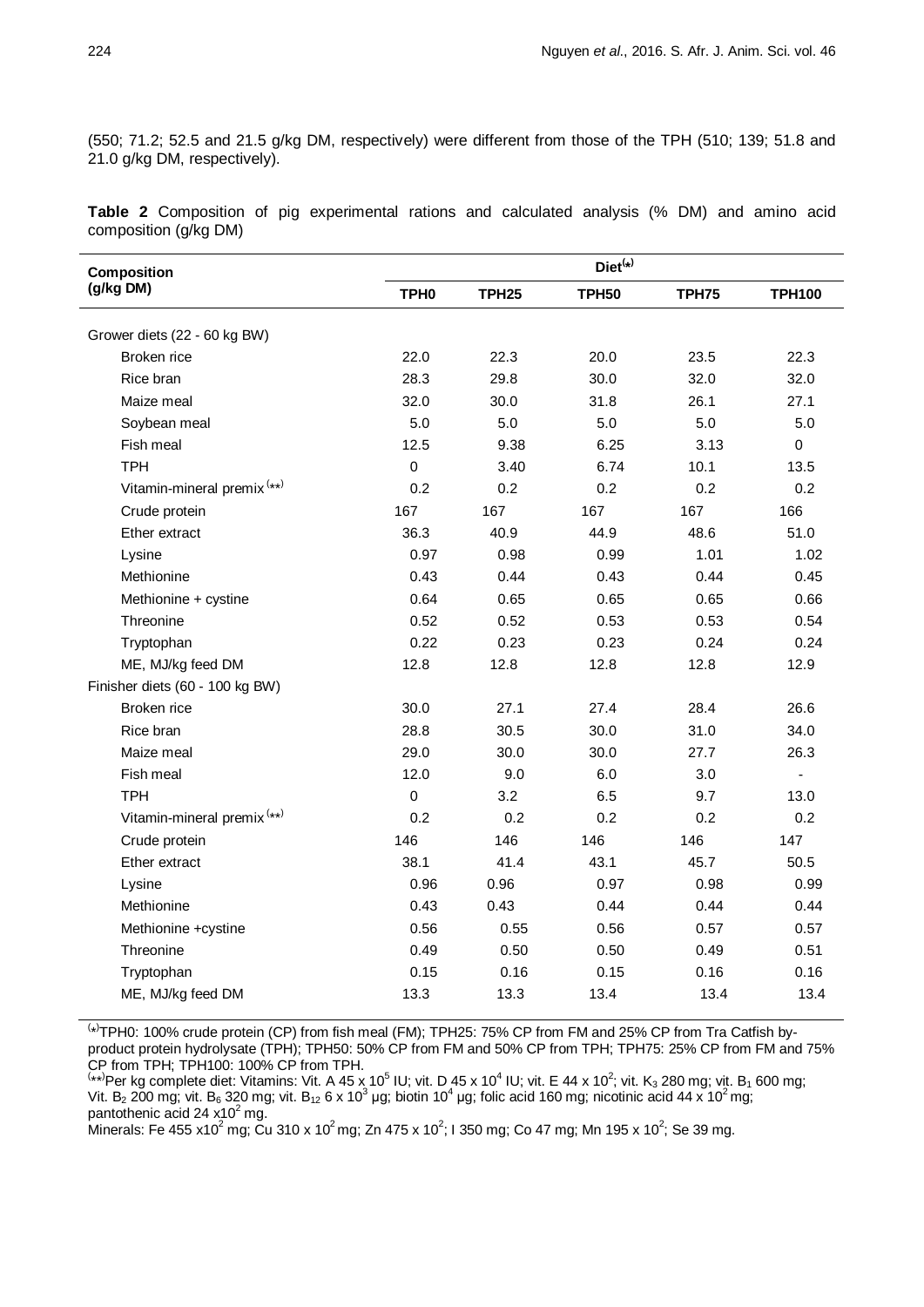The chemical and amino acid compositions of the experimental diets are shown in Table 2. All experimental diets of grower and finisher had the same contents of CP and calculated ME: 166 - 167 g CP/kg and 12.8 - 12.9 MJ/kg in grower diets; and 146 - 147 g CP/kg and 13.3 - 13.4 MJ/kg in finisher diet.

The effects of TPH on growth performance of pigs are shown in Table 3. There were no significant differences in ADFI in pigs fed all diets of both growing and finishing phases. However, there were significantly higher (*P* <0.01) final bodyweights in pigs fed TPH75 (100.2 kg), TPH100 (101.1 kg) compared with TPH25 (98.7 kg) and TPH0 (98.4 kg). The highest ADG was recorded in TPH100 (663 g/day) with the lowest in TPH0 (639 g/day) in the overall phases. The highest FCR was recorded in TPH0 (3.32 kg feed DM/kg gain) and the lowest in TPH100 (3.18 kg feed DM/kg gain) (*P* <0.05). The cost of feed per kg gain decreased with increasing inclusion of TPH in the diet (TPH25, TPH50, TPH75 and TPH100 was 96.8%, 95%, 92.5% and 90%, respectively, compared with TPH0).

|                                  | Diet*             |                   |                   |            |                  |            | P    |
|----------------------------------|-------------------|-------------------|-------------------|------------|------------------|------------|------|
| Parameters**                     | TPH <sub>0</sub>  | TPH <sub>25</sub> | TPH <sub>50</sub> | TPH75      | <b>TPH100</b>    | <b>SEM</b> |      |
| Growing phase (22 - 60 kg BW)    |                   |                   |                   |            |                  |            |      |
| ADFI (kg DM /day)                | 1.60              | 1.60              | 1.60              | 1.60       | 1.61             | 0.02       | 0.81 |
| ADG (g/day)                      | $551^{\circ}$     | 566 <sup>b</sup>  | $561^{bc}$        | $574^{ab}$ | 583 <sup>a</sup> | 3.74       | 0.00 |
| FCR (kg feed/kg gain)            | $2.95^a$          | $2.84^{b}$        | $2.85^{b}$        | $2.79^{b}$ | $2.75^{b}$       | 0.02       | 0.00 |
| Finishing phase (60 - 100 kg BW) |                   |                   |                   |            |                  |            |      |
| ADFI (kg DM /day)                | 2.62              | 2.61              | 2.60              | 2.60       | 2.61             | 0.02       | 0.82 |
| ADG (g/day)                      | 750 <sup>b</sup>  | 749 <sup>b</sup>  | 749 <sup>b</sup>  | $757^{ab}$ | $764^a$          | 4.02       | 0.03 |
| FCR (kg feed/kg gain)            | 3.50              | 3.48              | 3.47              | 3.40       | 3.41             | 0.03       | 0.22 |
| Overall (22 - 100 kg BW)         |                   |                   |                   |            |                  |            |      |
| Initial weight (kg/pig)          | 23.0              | 22.4              | 23.0              | 23.0       | 22.8             | 0.18       | 0.14 |
| Final weight (kg/pig)            | $98.4^{b}$        | $98.7^{b}$        | $99.0^{b}$        | $100.2^a$  | $101.1^a$        | 0.24       | 0.00 |
| ADFI (kg DM /day)                | 2.12              | 2.11              | 2.10              | 2.10       | 2.11             | 0.02       | 0.80 |
| ADG (g/day)                      | $639^\circ$       | $647^{bc}$        | $644^{bc}$        | $655^{ab}$ | 663 <sup>a</sup> | 2.70       | 0.00 |
| FCR (kg feed/kg gain)            | 3.32 <sup>a</sup> | $3.26^{ab}$       | $3.26^{ab}$       | $3.21^{b}$ | $3.18^{b}$       | 0.02       | 0.01 |
| Cost/gain comparison, %          | 100               | 96.8              | 95.0              | 92.5       | 90.0             |            |      |

**Table 3** Effects of protein hydrolysate from Tra Catfish by-product on the growth performance of pigs

\* TPH0: 100% crude protein (CP) from fish meal (FM); TPH25: 75% CP from FM and 25% CP from Tra catfish byproduct protein hydrolysate (TPH); TPH50: 50% CP from FM and 50% CP from TPH; TPH75: 25% CP from FM and 75% CP from TPH; TPH100: 100% CP from TPH.<br>\*\* ADFI: average daily feed intake; ADG: average daily gain; FCR: feed conversion ratio.

<sup>a,b,c</sup> Means within row without a common superscript are significantly different (*P* <0.05).

The carcass traits, back fat thickness, loin eye area and colour values of the LD muscle are presented in Table 4. There was no significant difference in carcass yield and dressing percentage among diets, but abdominal fat and backfat thickness increased (*P* <0.05) when pigs were fed higher levels of TPH. The highest abdominal fat was 1.57 kg (TPH100) and lowest 1.28 kg (TPH0). The backfat thickness at the 10th rib and average backfat thickness were highest in TPH100 (2.35 cm and 2.49 cm, respectively) and lowest in TPH0 (2.18 cm and 2.25 cm, respectively). In contrast, the loin eye area was lowest in TPH100 (43.5 cm<sup>2</sup>), and highest in TPH0 (46.5 cm<sup>2</sup>). There was no significant difference in moisture, CP, ash contents and pH value of LD muscle. However, the EE content in the LD muscle of pigs fed TPH25, TPH50, TPH75 and TPH100 (12.13%, 12.92%, 12.95%, 13.04%, respectively) was higher than in TPH0 (10.89%). The meat colour values of the LD muscle increased with increasing inclusion of TPH. The L\* values increased from 41.8 in TPH0 to 52.2 in TPH100. Similarly, the a\* value of TPH100 (7.69) was higher than in TPH0 (5.26).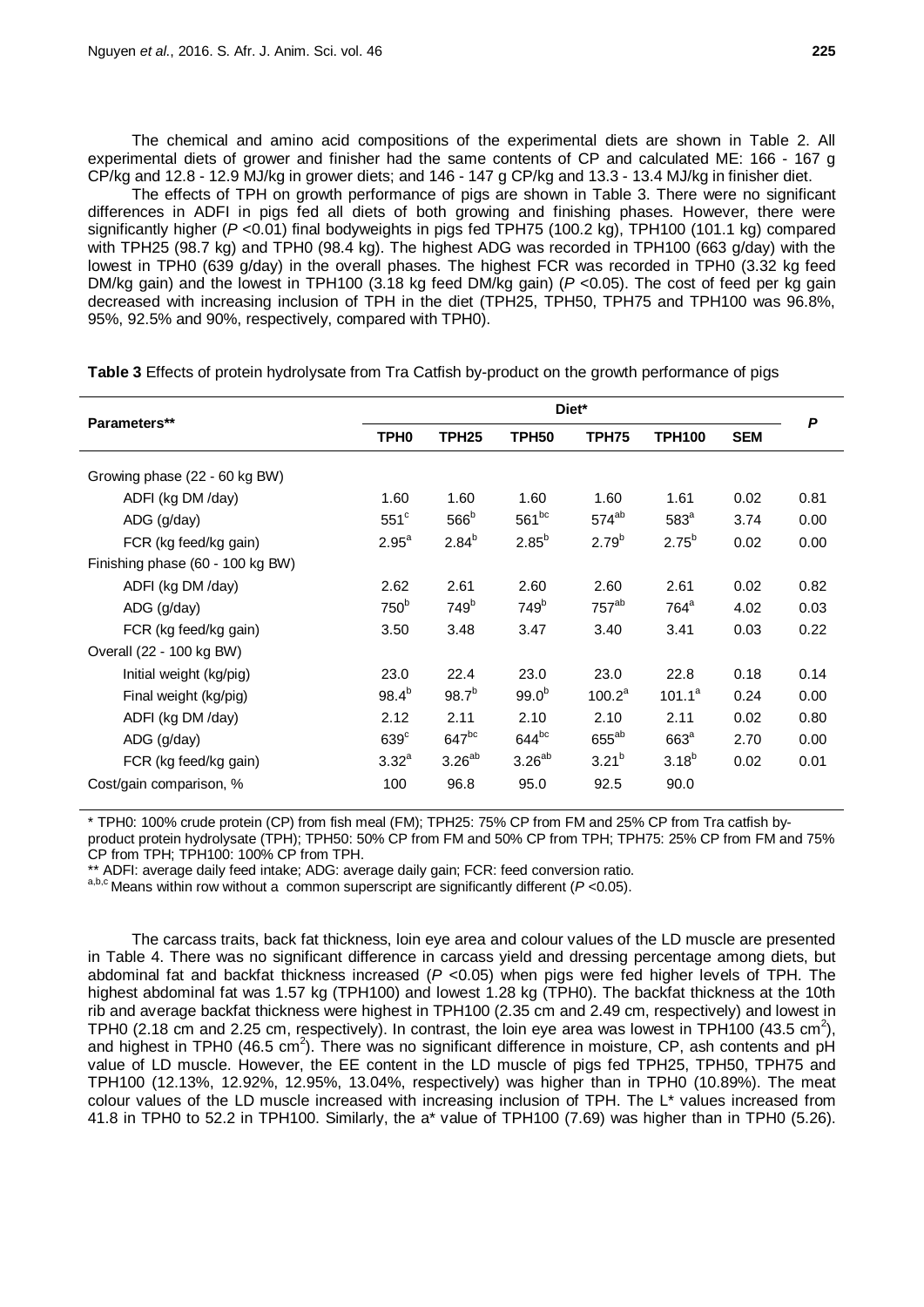Moreover, the b\*values were highest in pigs fed TPH25, TPH75 and TPH100 (1.65) and lowest in pigs fed TPH50 (1.62) and TPH0 (1.63).

**Table 4** Effects of protein hydrolysate from Tra Catfish by-product on carcass characteristics and pork quality in finishing pigs

|                                      | Diet <sup>1</sup> |                   |                   |                   |                   |            |      |
|--------------------------------------|-------------------|-------------------|-------------------|-------------------|-------------------|------------|------|
| <b>Item</b>                          | TPH <sub>0</sub>  | TPH <sub>25</sub> | TPH50             | TPH75             | <b>TPH100</b>     | <b>SEM</b> | P    |
| Carcass characteristics              |                   |                   |                   |                   |                   |            |      |
| Slaughter weight, kg                 | 98.9              | 99.0              | 99.5              | 100               | 101               |            |      |
| Hot carcass weight, kg               | 75.8              | 75.3              | 76.3              | 76.5              | 76.8              |            |      |
| Carcass yield, %                     | 76.6              | 76.0              | 76.6              | 76.5              | 76.1              | 0.31       | 0.08 |
| Dressing percentage, %               | 71.5              | 72.2              | 71.6              | 72.1              | 72.2              | 0.35       | 0.10 |
| Abdominal fat, kg                    | $1.28^{a}$        | 1.30 <sup>a</sup> | $1.35^{ab}$       | $1.45^{b}$        | $1.57^{b}$        | 0.03       | 0.00 |
| Back fat thickness, cm               |                   |                   |                   |                   |                   |            |      |
| At 10th rib                          | $2.18^{b}$        | $2.25^{ab}$       | $2.29^{a}$        | $2.25^{ab}$       | $2.35^{a}$        | 0.02       | 0.00 |
| Average back fat thickness           | $2.25^{\circ}$    | $2.34^{b}$        | 2.37 <sup>b</sup> | $2.42^{ab}$       | $2.49^{a}$        | 0.02       | 0.00 |
| Loin eye area, $cm2$                 | $46.5^a$          | $46.2^a$          | $45.4^{ab}$       | $44.2^{bc}$       | $43.5^\circ$      | 0.40       | 0.00 |
| Chemical composition of LD muscle, % |                   |                   |                   |                   |                   |            |      |
| Moisture                             | 73.9              | 73.5              | 73.8              | 74.1              | 74.1              | 0.15       | 0.06 |
| Crude protein                        | 19.9              | 19.9              | 20.0              | 20.4              | 20.4              | 0.18       | 0.11 |
| Ether extract                        | $10.9^{b}$        | $12.1^{ab}$       | $12.9^{a}$        | $12.9^a$          | 13.0 <sup>a</sup> | 0.33       | 0.00 |
| Ash                                  | 1.11              | 1.07              | 1.11              | 1.09              | 1.10              | 0.01       | 0.09 |
| $pH_{24}$                            | 6.41              | 6.32              | 6.22              | 6.38              | 6.32              | 0.83       | 0.46 |
| Colour of LD muscle                  |                   |                   |                   |                   |                   |            |      |
| Lightness, L*                        | $41.8^{b}$        | 50.9 <sup>a</sup> | 51.6 <sup>a</sup> | 52.3 <sup>a</sup> | $52.2^a$          | 0.69       | 0.00 |
| Redness, a*                          | $5.26^{b}$        | 7.33 <sup>a</sup> | 7.43 <sup>a</sup> | 7.68 <sup>a</sup> | 7.69 <sup>a</sup> | 0.19       | 0.00 |
| Yellowness, b*                       | $1.63^{ab}$       | $1.65^a$          | $1.62^{b}$        | $1.65^a$          | $1.65^a$          | 0.01       | 0.00 |

<sup>1</sup>TPH0: 100% crude protein (CP) from fish meal (FM); TPH25: 75% CP from FM and 25% CP from Tra Catfish byproduct protein hydrolysate (TPH); TPH50: 50% CP from FM and 50% CP from TPH; TPH75: 25% CP from FM and 75% CP from TPH; TPH100: 100% CP from TPH.

\* L: Black (0) to white (100) scale; a: red (+) to green (-) colour scale; b: yellow (+) to blue (-) colour scale.

a,b,c Means within row without a common superscript are significantly different (*P* <0.05).

The fatty acid composition of the LD muscle is shown in Table 5. There was no significant difference among diets ( $P > 0.05$ ) in monounsaturated fatty acids (MUFA) in the LD muscle. However, polyunsaturated fatty acids (PUFAs) such as linoleic (C18:2, n-6), α-linolenic (C18:3, n-3), C22:5, n-3 (DPA) and C22:6, and n-3 (DHA) increased with higher inclusion of TPH in the diet, with the highest total PUFAs in TPH100 (19.4%) and lowest value in TPH0 (18.9%) (*P* <0.05).

### **Discussion**

Protein hydrolysate quality from Tra Catfish by-product varies according to the proportions of the initial by-product composition (scrap meat, skin, head and bone), resulting in a difference in CP content. In this study, the by-product used to produce the TPH constituted mostly head, bone (80%) and scrap meat (20%) thus making the CP in the TPH comparatively lower than that from the FM. However, the higher the TPH replacement, the higher EE contents in the diets, which is a result of the higher EE in TPH than that in the FM, which was produced from small, whole marine fish. Recently, several investigations have been conducted on the utilization of *Pangasius hypophthalmus* by-product to produce TPH by using alcalase enzyme (Minh, 2014) or papain enzyme (Thuy *et al.,* 2015). These researches showed that most of the TPH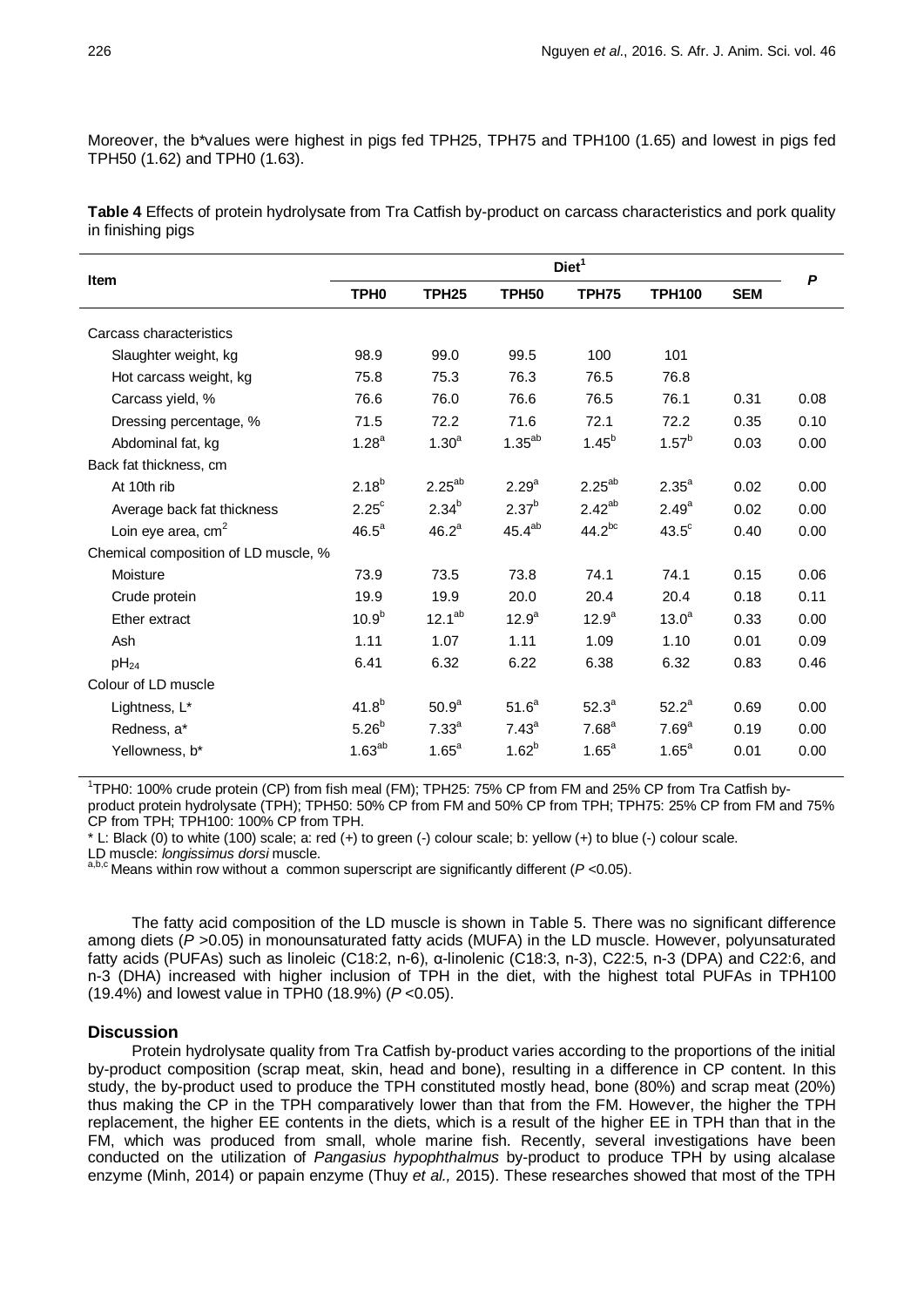from Tra Catfish by-product undergoes complete hydrolysis, and forms low molecular weight peptide intensity, but high intensity with amino acid mixtures. However, amino acids, particularly lysine and methionine in the TPH, were similar with those from FM.

| <b>Fatty acids</b> |                   | Diet*             |                    |                    |                   |            |      |  |  |  |
|--------------------|-------------------|-------------------|--------------------|--------------------|-------------------|------------|------|--|--|--|
|                    | TPH <sub>0</sub>  | <b>TPH25</b>      | <b>TPH50</b>       | <b>TPH75</b>       | <b>TPH100</b>     | <b>SEM</b> | P    |  |  |  |
| C12:0              | 0.12              | 0.13              | 0.12               | 0.12               | 0.12              | 0.003      | 0.11 |  |  |  |
| C14:0              | 1.66              | 1.69              | 1.66               | 1.67               | 1.65              | 0.016      | 0.44 |  |  |  |
| C16:0              | $29.2^{b}$        | $28.7^{b}$        | 29.9 <sup>a</sup>  | $29.9^{a}$         | 30.0 <sup>a</sup> | 0.124      | 0.00 |  |  |  |
| C18:0              | 13.4              | 13.5              | 13.5               | 13.4               | 13.3              | 0.060      | 0.08 |  |  |  |
| C16:1, n-9         | $2.71^{ab}$       | $2.79^{a}$        | 2.76 <sup>a</sup>  | $2.66^{b}$         | $2.68^{b}$        | 0.030      | 0.04 |  |  |  |
| C18:1, n-9         | 32.8              | 32.8              | 32.4               | 32.5               | 32.6              | 0.220      | 0.42 |  |  |  |
| C20:1              | $0.56^{ab}$       | 0.59 <sup>a</sup> | 0.60 <sup>a</sup>  | 0.48 <sup>c</sup>  | $0.49^{bc}$       | 0.018      | 0.00 |  |  |  |
| C18:2, n-6         | $14.8^{b}$        | $14.6^{b}$        | 14.9 <sup>ab</sup> | $14.8^{b}$         | 15.0 <sup>a</sup> | 0.059      | 0.00 |  |  |  |
| C18:3, n-3         | $1.41^{b}$        | $1.45^a$          | $1.45^a$           | 1.46 <sup>a</sup>  | $1.47^a$          | 0.007      | 0.00 |  |  |  |
| C20:4, n-6         | $0.16^{b}$        | $0.15^{b}$        | $0.16^{b}$         | $0.18^{a}$         | $0.18^{a}$        | 0.002      | 0.00 |  |  |  |
| C20:5, n-3 EPA     | 0.37              | 0.37              | 0.37               | 0.38               | 0.37              | 0.062      | 0.01 |  |  |  |
| C20:2, n-6         | $0.51^{b}$        | $0.51^{b}$        | $0.52^{ab}$        | $0.53^{a}$         | $0.54^{a}$        | 0.006      | 0.04 |  |  |  |
| C22:5, n-3 DPA     | $0.42^c$          | $0.47^{\circ}$    | $0.46^{b}$         | $0.47^{\text{a}}$  | $0.47^{\circ}$    | 0.004      | 0.00 |  |  |  |
| C22:6, n-3 DHA     | $1.22^{b}$        | $1.32^{a}$        | 1.31 <sup>a</sup>  | 1.33 <sup>a</sup>  | 1.33 <sup>a</sup> | 0.005      | 0.00 |  |  |  |
| SFA**              | $44.4^{b}$        | $44.2^{b}$        | $45.1^a$           | $45.1^a$           | $45.1^a$          | 0.110      | 0.00 |  |  |  |
| MUFA**             | 36.1              | 36.2              | 35.7               | 35.6               | 35.8              | 0.230      | 0.16 |  |  |  |
| PUFA**             | 18.9 <sup>b</sup> | 18.9 <sup>b</sup> | $19.1^{ab}$        | 19.1 <sup>ab</sup> | $19.4^a$          | 0.063      | 0.00 |  |  |  |

**Table 5** Effect of protein hydrolysate from Tra Catfish by-product on fatty acid composition (% of total fatty acids) of *longissimus dorsi* (LD) muscle in finishing pigs

\*TPH0: 100% crude protein (CP) from fishmeal (FM); TPH25: 75% CP from FM and 25% CP from Tra catfish by-product protein hydrolysate (TPH); TPH50: 50% CP from FM and 50% CP from TPH; TPH75: 25% CP from FM and 75% CP

from TPH; TPH100: 100% CP from TPH.<br>\*\*SFA: saturated fatty acids: MUFA: mono-unsaturated fatty acids: PUFA: poly-unsaturated fatty acids.

 $^{a,b,c}$  Means within row without a common superscript are significantly different ( $P$  <0.05).

All diets in this research were formulated to contain similar CP and ME to avoid the effects of different levels of nitrogen and energy. The inclusion of TPH in the diets did not affect the ADFI, but the ADGs of pigs fed TPH100 were higher than in TPH0. This is probably because the TPH was produced with controlled proteolytic enzyme digestion, which hydrolyzed the protein into peptides and free amino acids (Folador *et al.*, 2006). Furthermore, TPH is a high-quality animal protein source that provides an adequate supply of essential amino acids and fatty acids. In fact, results from this study indicated an increase in ADG for pigs on the TPH100 diet compared with those on TPH0. The increasing level of TPH replacement resulted in increased ADG and improved FCR. Minh (2014) found that TPH could be used to improve or modify physicochemical and functional properties such as solubility, fat absorption or sensory properties of proteins without losing its nutritional value. Theoretically, TPH consists mainly of low molecular weight peptides, which can be absorbed rapidly and improve growth performance of pigs (Wu, 1998). Hevroy *et al*. (2005) revealed that fish TPH is a good and easily digestible protein supplement, which agrees with results from this study. Furthermore, Gilbert *et al.* (2008) reported that the positive effects of fish TPH on animal performance might be because of the high content of short peptides and free amino acids, which are palatable and more readily absorbed than intact protein without preceding digestion by pancreatic proteases. In addition, enzymatic hydrolysis of proteins can be performed using endogenous enzymes (proteases existing in fish) or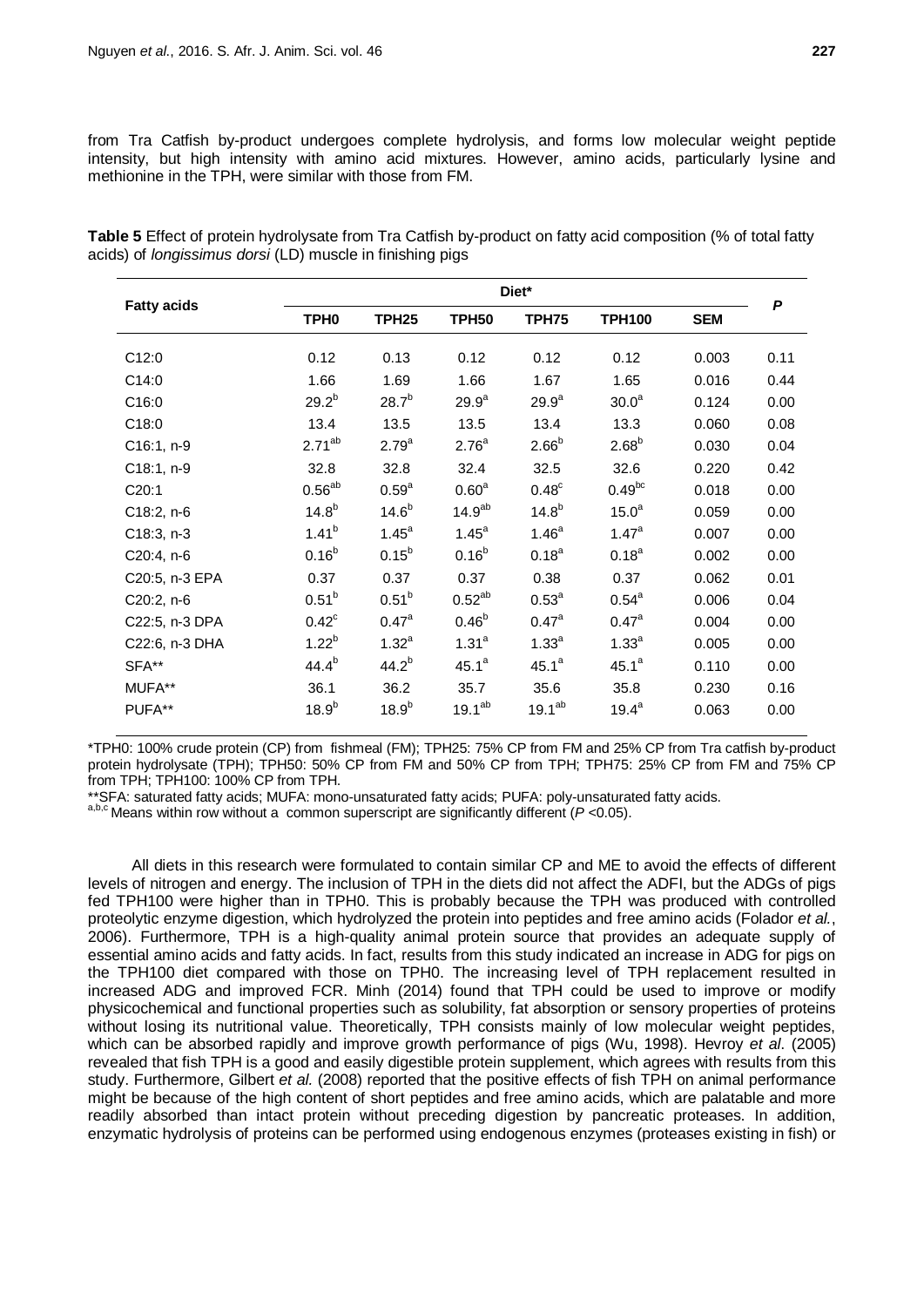exogenous enzymes to promote the hydrolytic process, these enzymes strongly influence the molecular size and hydrophobicity of the hydrolysate (Batista *et al*., 2010). During the hydrolytic process, proteins are processed to small polypeptide chains or broken down into short chains of amino acids, thus increasing the protein availability and subsequent digestibility.

In the present study, the supplementation of TPH did not affect hot carcass and dressing percentage, but backfat thickness and EE contents in LD muscle increased with higher TPH inclusion in the diets. This is probably because the TPH was produced from catfish by-product, that is, high fat content by-product, which is a characteristic of the catfish product in the Mekong Delta of Vietnam (Thuy *et al*., 2011). This is in agreement with the study of Stahly & Cromwell (1979), who showed that dietary fat supplementation increased the carcass backfat thickness in pigs raised at high ambient temperatures. However, chemical analysis of LD indicated no differences in moisture, CP and ash among diets, but the meat from pigs fed TPH100 and TPH75 had higher L\* (lightness) and a\* (redness) values than those given TPH0. The cause could probably be linked to the higher concentration of saturated fatty acids, especially C16:0 in the LD muscle fat, which makes the lipid less translucent and therefore brightens the colour of the pork (Teye *et al.*, 2006). Theoretically, fat and fatty acids are important because of their effects on human health, and fatty acid composition is a major factor in the nutritional value of meat. Pigs are unable to synthesize essential fatty acids such as linoleic and linolenic acid, and they must be supplied in the diet. The fatty acid composition of pig meat is controlled mostly by diet (Kristinsson *et al*., 2001). In this study, the fat in TPH was mainly from catfish oil, which is a rich source of essential PUFAs, that is, the omega-3 and omega-6 families. Ho & Paul (2009) showed that the high absolute contents of DHA (C22:6, n-3) and EPA (C20:5, n-3) in Tra Catfish makes it a potentially valuable source of omega-3 fatty acids. Thus, the higher the inclusion rate of TPH in the diet, the higher the DHA, EPA, DPA and other PUFAs in LD muscle. This is in agreement with Hallenstvedt *et al*. (2010), who showed that feeding fish oil to pigs did not affect the sensory quality of the loin, but increased the level of DHA, EPA and DPA in muscle.

The feed costs per kg live weight gain were 10% lower in TPH100, compared with TPH0. Thus, 100% replacement of FM by Tra Catfish by-product TPH reduced feed costs per kg gain to around 90% of the 100% FM diet.

# **Conclusions**

Replacing FM with Tra Catfish by-product TPH improved the performance and meat quality of growing-finishing pigs, but resulted in an increase in backfat thickness and EE contents in the LD muscle. However, because of the reduced feed costs, complete replacement of FM would still be profitable for pig producers in the Mekong Delta of Viet Nam.

#### **Acknowledgments**

The authors wish to thank the National Foundation for Science and Technology Development (Nafosted) of Viet Nam for the financial support of this study (Grant code number: 106-NN.05- 2013.68). Sincere gratitude goes to Experimental farm of Vemedim Animal Health Company in O Mon District, Can Tho City for carrying out the experiment.

#### **Authors' Contributions**

N.T.T. and N.C.H. were in charge of the experimental design and implementation. N.T.T. and M.J. wrote the manuscript. All authors participated in collating the results, carrying out statistical analyses, interpreting the study and correcting the manuscript.

### **Conflict of Interest Declaration**

We wish to confirm that there are no conflicts of interest associated with the publication of this manuscript, and also confirm that this manuscript has been read and approved by all authors.

#### **References**

- AOAC, 2000. Official Methods of Analysis (17th ed.). Association of Official Analytical Chemists, Inc. Arlington, Virginia, USA.
- Batista, I., Ramos, C., Coutinho, J., Bandarra, N.M. & Nunes, M.L., 2010. Characterization of protein hydrolysates and lipids obtained from black scabbard fish (Aphanopus carbo) by-products and antioxidative activity of the hydrolysates produced. Process Biochem. 45, 18-24.
- Folador, J.F., Karr-Lilienthal, L.K., Parsons, C.M., Bauer, L.L., Utterback, P.L., Schasteen, C.S., Bechtel, P.J. & Fahey Jr., G.C., 2006. Fish meal, fish components, and fish protein hydrolysates as potential ingredients in pet foods. J. Anim. Sci. 84, 2752-2765.
- Folch, J., Lees, M. & Sloane Stanley, G.H., 1957. A simple method for the isolation and purification of total lipids from animal tissues. J. Biol. Chem. 226, 497-509.
- Gilbert, E.R., Wong, E.A. & Webb Jr., K.E., 2008. Board-invited review: peptide absorption and utilization: implications for animal nutrition and health. J. Anim. Sci. 86, 2135-2155.